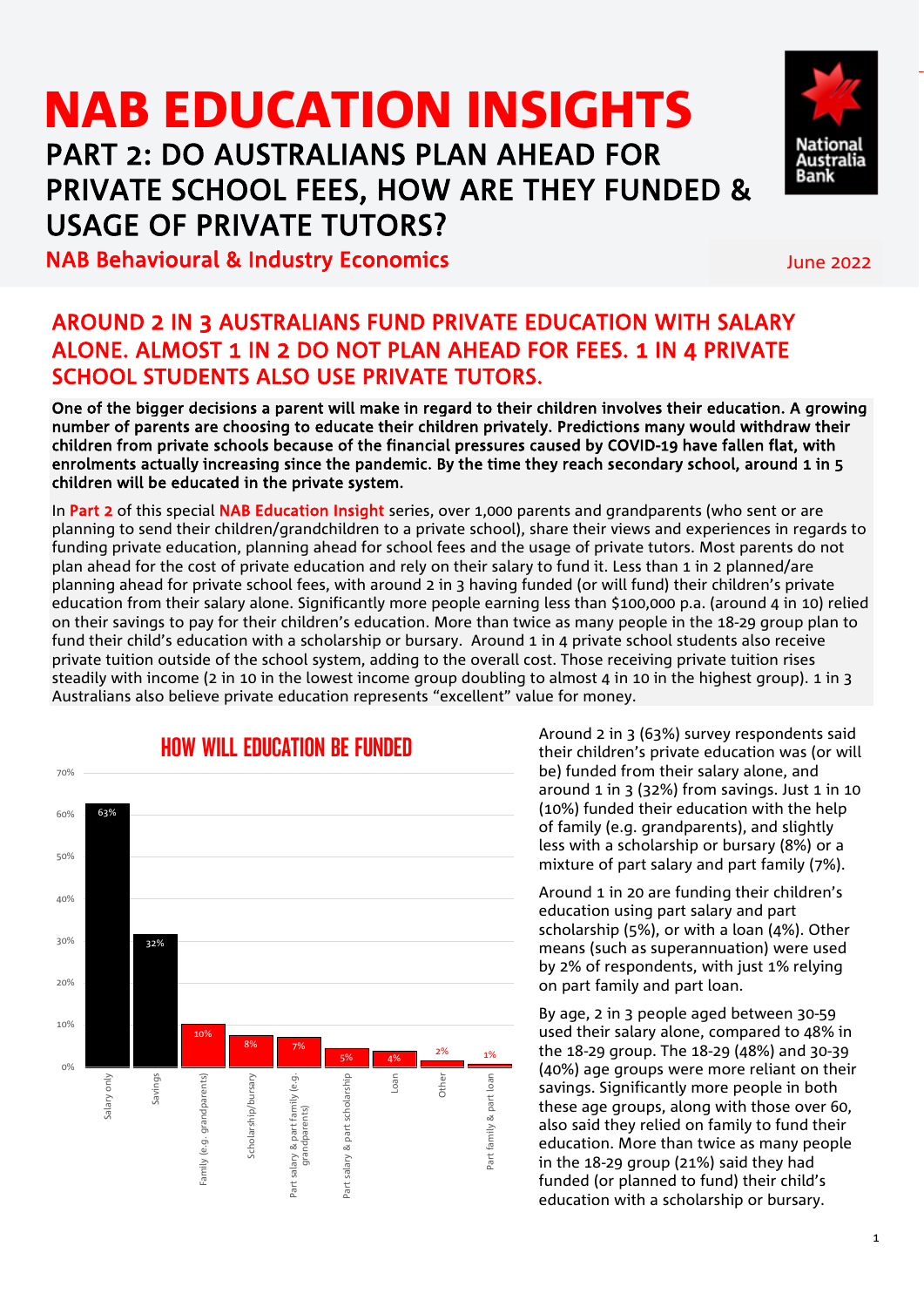By income, the biggest discrepancies were relying on salary alone and savings. Around 8 in 10 (77%) people earning more than \$200,000 p.a. funded their children's education by salary alone, well above those in lower income groups - particularly the lowest income group (49%). In contrast, significantly more people earning less than \$100,000 p.a. - around 4 in 10 - relied on their savings to pay for their children's education.

### HOW WILL EDUCATION BE FUNDED: AGE & INCOME

|                                                  | All | $18 - 29$<br><b>years</b> | 30-39<br><b>vears</b> | 40-49<br><b>years</b> | 50-59<br>years | 60+<br>years | <b>Under</b><br>\$50 <sub>k</sub> | \$50-<br>100 <sub>k</sub> | \$100-<br><b>150k</b> | \$150-<br>200 <sub>k</sub> | <b>Over</b><br>\$200k |
|--------------------------------------------------|-----|---------------------------|-----------------------|-----------------------|----------------|--------------|-----------------------------------|---------------------------|-----------------------|----------------------------|-----------------------|
| Salary only                                      | 63% | 48%                       | 64%                   | 68%                   | 64%            | 54%          | 49%                               | 56%                       | 62%                   | 69%                        | 77%                   |
| Savings                                          | 32% | 48%                       | 40%                   | 28%                   | 29%            | 26%          | 40%                               | 39%                       | 31%                   | 29%                        | 23%                   |
| Family (e.g.<br>grandparents)                    | 10% | 16%                       | 14%                   | 8%                    | 5%             | 15%          | 14%                               | 13%                       | 12%                   | 8%                         | 7%                    |
| Scholarship/bursary                              | 8%  | 21%                       | 9%                    | 8%                    | 5%             | 5%           | 9%                                | 9%                        | 9%                    | 8%                         | 5%                    |
| Part salary & part family<br>(e.g. grandparents) | 7%  | 7%                        | 8%                    | 5%                    | 7%             | 10%          | 5%                                | 9%                        | 8%                    | 7%                         | 7%                    |
| Part salary & part<br>scholarship                | 5%  | 5%                        | 5%                    | 4%                    | 5%             | 3%           | 1%                                | 3%                        | 7%                    | 5%                         | 1%                    |
| Loan                                             | 4%  | 9%                        | 10%                   | 3%                    | 2%             | 0%           | 5%                                | 6%                        | 4%                    | 3%                         | 3%                    |
| Other                                            | 2%  | 5%                        | 0%                    | 0%                    | 2%             | 4%           | 4%                                | 1%                        | 1%                    | 0%                         | 1%                    |
| Part family & part loan                          | 1%  | 0%                        | 0%                    | 1%                    | 0%             | 2%           | 1%                                | 0%                        | 1%                    | 1%                         | 1%                    |



The Futurity Investment Group Planning for Education Index has estimated the total cost of an education for a child starting school in 2021 will range from \$81,823 for Government schools, \$140,433 for Catholic schools and \$340,882 for Independent schools (national average for metro areas).

Despite these significant outlays (particularly for Independent schools), less than 1 in 2 (45%) people planned ahead for private school fees, while a similar number (44%) had not. Just over 1 in 10 (11%) had not but intended to.

Significantly more men (51%) planned ahead than women (40%). By age, the 30-39 group were most proactive (54%) and the over 60 group least proactive (36%). Noticeably more people in the 18-29 group (28%) however indicated that though they had not planned ahead, they intend to.

Only 37% in the lowest income group planned ahead for school fees, with this number rising to 52% in the \$100- 150,000 p.a. group. High income earners were least likely to have planned ahead (55%), and also by far the least likely intending to plan ahead (3%).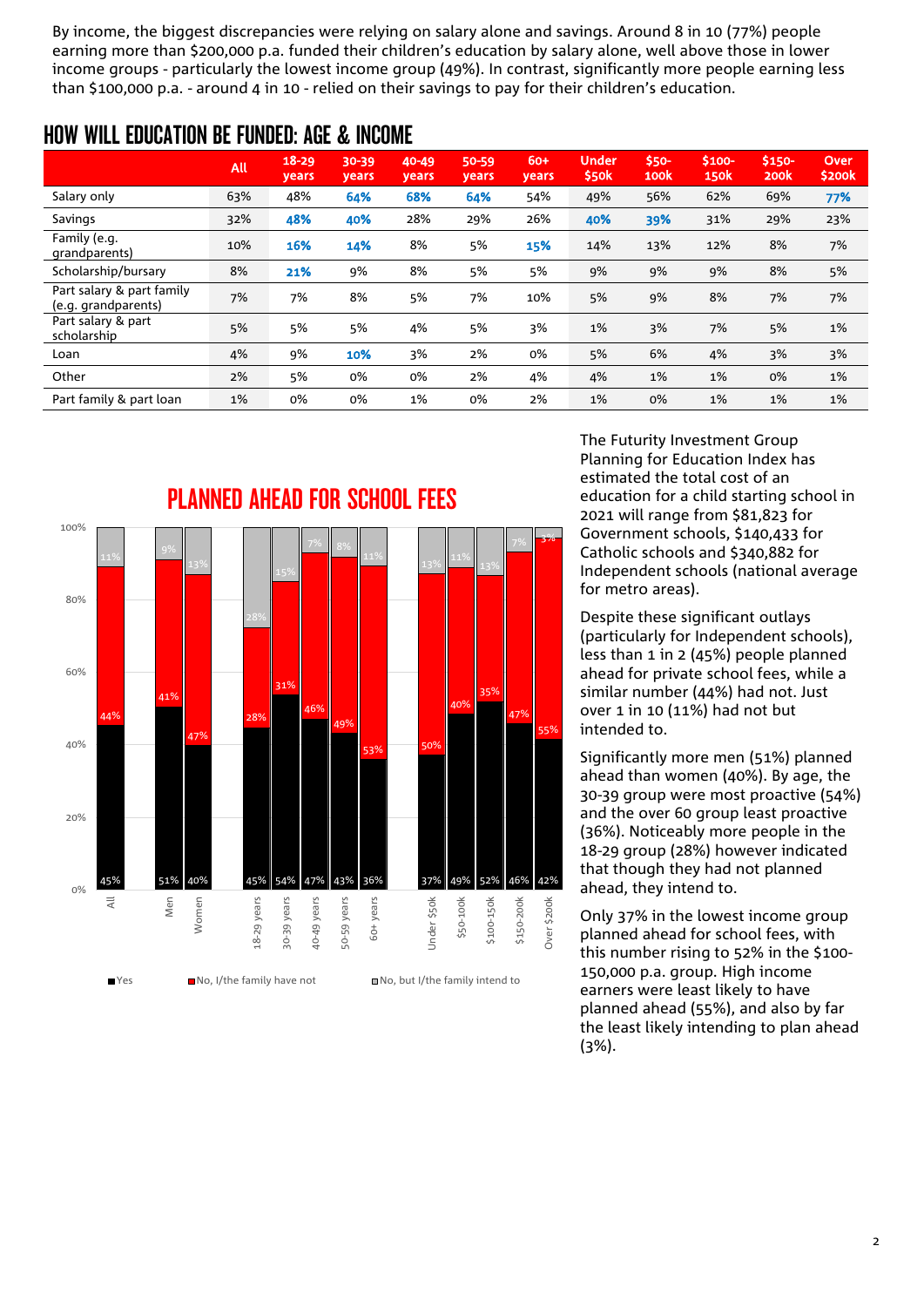### DO PRIVATE SCHOOLS REPRESENT GOOD VALUE FOR MONEY?



DURING THEIR TIME AT PRIVATE SCHOOL HAVE YOUR CHILDREN RECEIVED PRIVATE TUITION OUTSIDE THE SCHOOL SYSTEM? 100% 7% 7% 7% 5% 12% 6% 5% <sup>14%</sup> 4% 8% 5% 6% 2% 80% 60% 50% 50%  $40%$ คว 58% 66% 65% 67% 66% 70% 68% 69% 72% 20% 76% 24% 26% 23% 45% 24% 24% 27% 16% 20% 22% 22% 28% 38% 0% Men All Women L8-29 years 18-29 years years 30-39 years p-49 years 40-49 years 59 years 50-59 years 60+ years Jnder \$50k Under \$50k \$50-100k \$100-150k \$100-150k \$150-200k \$150-200k Over \$200k Over \$200k 39  $30 \overline{5}$  $\Box$  Yes  $\Box$  No  $\Box$  Some have, some haven't  $\Box$  Unsure

On average, private schools represent "moderate" value for money, scoring 6.5 pts out of 10 (where 10 represents excellent value). But 1 in 3 (33%) said it represented "excellent" value (i.e. scored 8 pts or higher), and just 9% "poor" value (i.e. less than 4 pts).

There was little difference in average scores by gender, age, or income, though we did note a much larger number of low-income earners (39%) indicating private schools represented "excellent" value for money when compared to the highest income group (29%).

Survey respondents who previously attended either a private Independent or Catholic school (6.8 pts) on average rated value somewhat higher than those who attended a public Government school (6.0 pts). Around 40% who attended a private Independent school and 37% a private Catholic school also rated value "excellent" compared to just 25% of respondents that attended a public Government school.

Around 1 in 4 (24%) people with children who are currently or had attended private school said they had also received private tuition outside of the school system while they were there, while 2 in 3 (66%) had not. Around 7% however said some of their children had while others had not.

The accompanying chart shows that almost 1 in 2 (45%) in the 18-29 age group had children who received private tuition as well, with this falling to around 1 in 4 in age groups between age 30-59. The number whose children had also received private tuition while at school was significantly lower in the over 60 age group (16%), where around 3 in 4 (76%) also said they had not.

Income was significant with private tuition increasing as they grew - starting at 20% in the lowest income group and rising progressively to almost twice as many in the highest income group (38%).